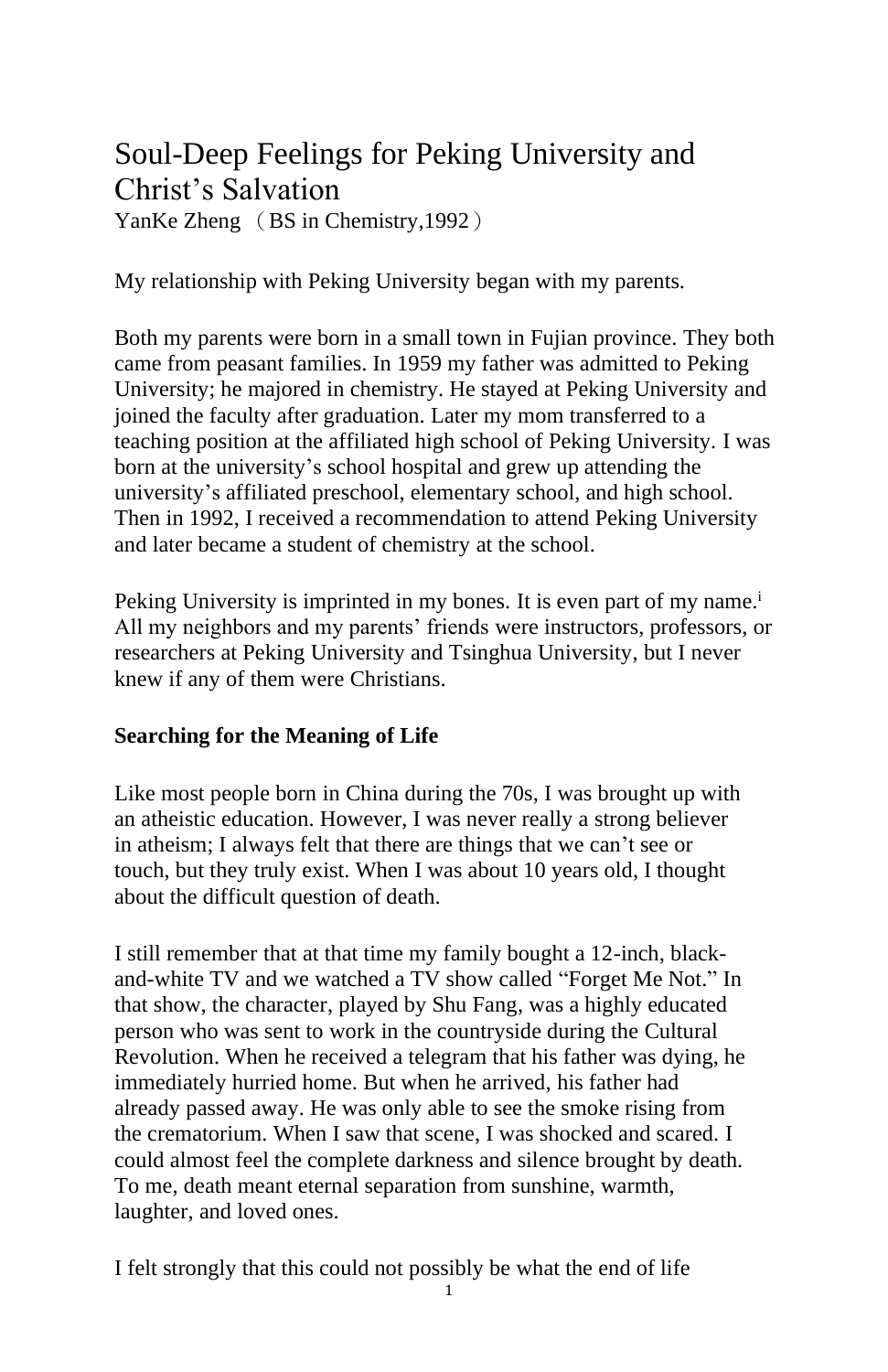would look like. Life is too beautiful to end that way!

But the pressures of life did not give me more time to think about this. Primary school, middle school, and high school—every step I took, I tried my best to get the highest scores. I worked very hard until I was accepted into Peking University. When that was done, I had finally fulfilled the first important goal of my life. At that time, I was filled with passion and was determined to be the Madame Curie of China. But for the first time, I clearly saw my limits. I suddenly realized that my intelligence, physical power, energy, and abilities were not that extraordinary. My dream of being a great scientist was shattered. I wondered about the meaning of life.

At that time, I started to examine my life. What I found was selfishness, laziness, pride, and comfort-seeking. By this time, it was the 90s and the economy was soaring because of the reform and opening up policy. However, what came with it was a polluted environment, corrupted morality, the worship of money, and diminished dignity. I knew deeply that I was a sinner and everyone else was a sinner as well. My heart was thirsty for holiness even though I did not know where this yearning came from. The harder I tried, however, the tighter the bondage of sin became. I felt I was struggling in vain. When I wanted to help and care for others, selfishness stopped me; when I wanted to congratulate my friend for succeeding, jealousy pierced me. This continued for several years, until I started having dull headaches.

#### **Grabbed by a Strange Touch**

In the eyes of others, my life was plain sailing. I graduated from college, went abroad, and then got married—all of which went very smoothly. I was even given the opportunity to work at the same company where my husband worked when I was still in graduate school. But in my heart, I knew how puzzled I was and the struggles I had deep within me. In the end, I realized what I yearned for was salvation. I looked forward to a hand coming down from heaven to lift me out of my sins, cleanse me, and take me to a bright and holy place. But where would this kind of salvation come from? I didn't know the answer, but I knew I had to get it, or I would never have true peace and happiness.

When I was pursuing my graduate degree in Evanston, Illinois, two Korean PhD students who worked in the same lab with me told me about Jesus and shared the gospel with me. A young woman from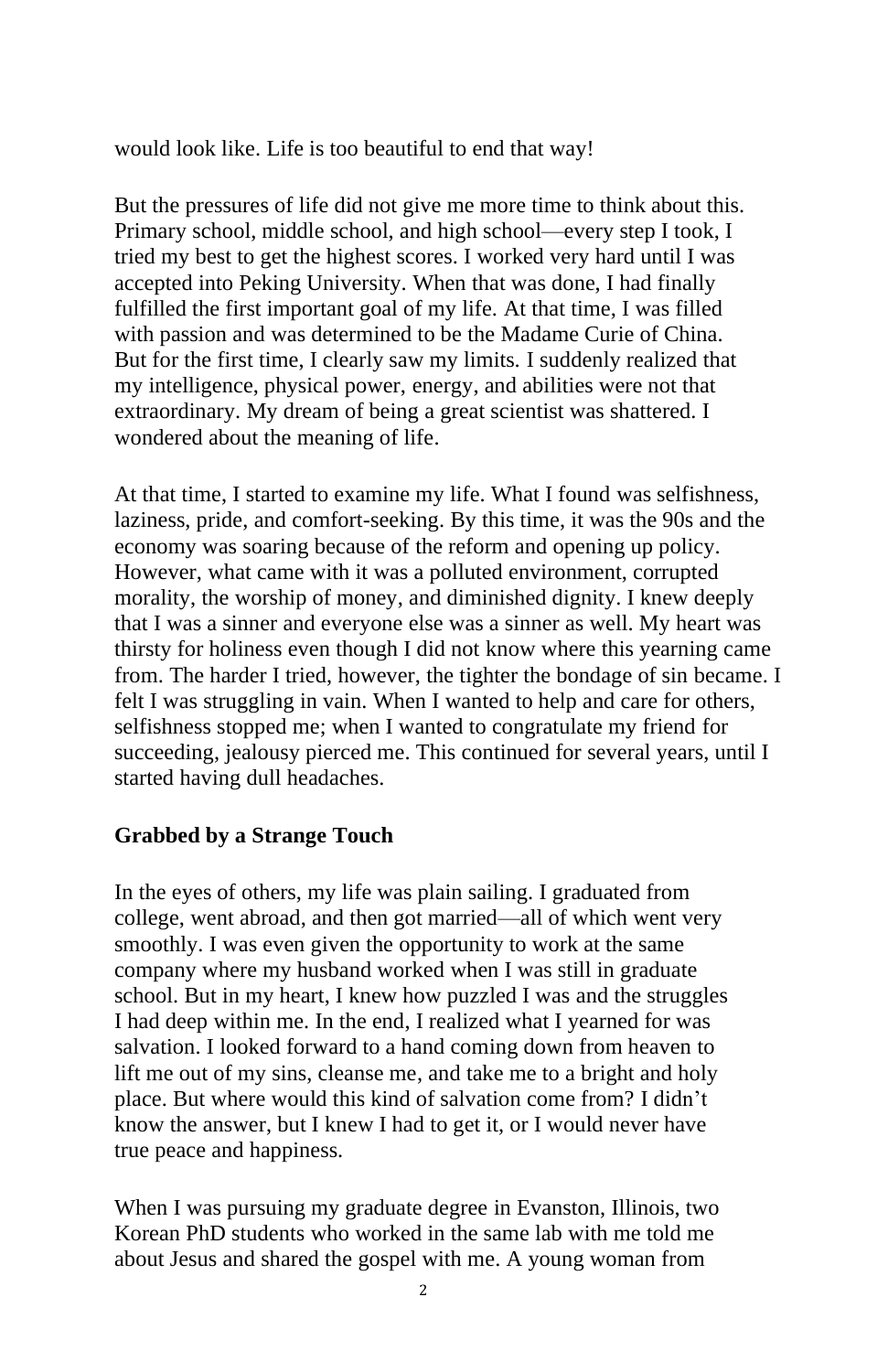Macao, Amanda, who worked for another boss, was also there and told me she was a Christian, too. At that time, I thought people who went to church were strange. We finally had come out of a blind worship in China, how could we dive into another form of blind worship again?

I told Amanda the questions in my heart, she smiled and told me, "It is wrong to worship man, but God is worthy of our worship."

"But I've heard that God killed a lot of people in the Old Testament?" I said. In fact, I had not really read the Bible myself; what I knew was mostly what I had heard from others. I tried to read the Bible once when I was in high school, but when I came to passages like "so and so gave birth to so and so, and he lived for a few hundred years and died," I felt extremely bored. I put down the Bible after only a few pages.

Amanda frowned, "God has his right to do what he decides to do, because our lives are given by him."

Each time my Korean friends told me about Jesus, the final judgement, and heaven and hell, I was fascinated. On my way back from work I thought to myself, "I will just believe in Jesus." After I got home, I called my husband who was working in another city. I suggested that maybe we should believe in Jesus. My husband answered with a very firm "No," so I decided I would not think about this anymore. I focused on my work, my lab experiments, my work visa application, and my reunion with my husband. But at the same time, I still had confusion and struggles in my heart.

Since my work visa wouldn't start until October 1, 1999, I decided to use the Labor Day holiday in September to hang out with my college friends XinSheng Wang and Jingyue Yang. Wang studied in Missouri and Yang in Kansas. At that time, Wang was already a believer and she arranged for us to attend a Chinese Christian retreat at the Lake of the Ozarks. I only went to visit my friends and wasn't planning on listening to the gospel. I even debated with my friends on why we shouldn't believe in Jesus.

But when the pastor gave an altar call, I was touched and could not find a good reason to reject Jesus, so I stood up. A sister immediately came over to lead me in prayer. When I told her I was not ready, she looked embarrassed and didn't know what to do.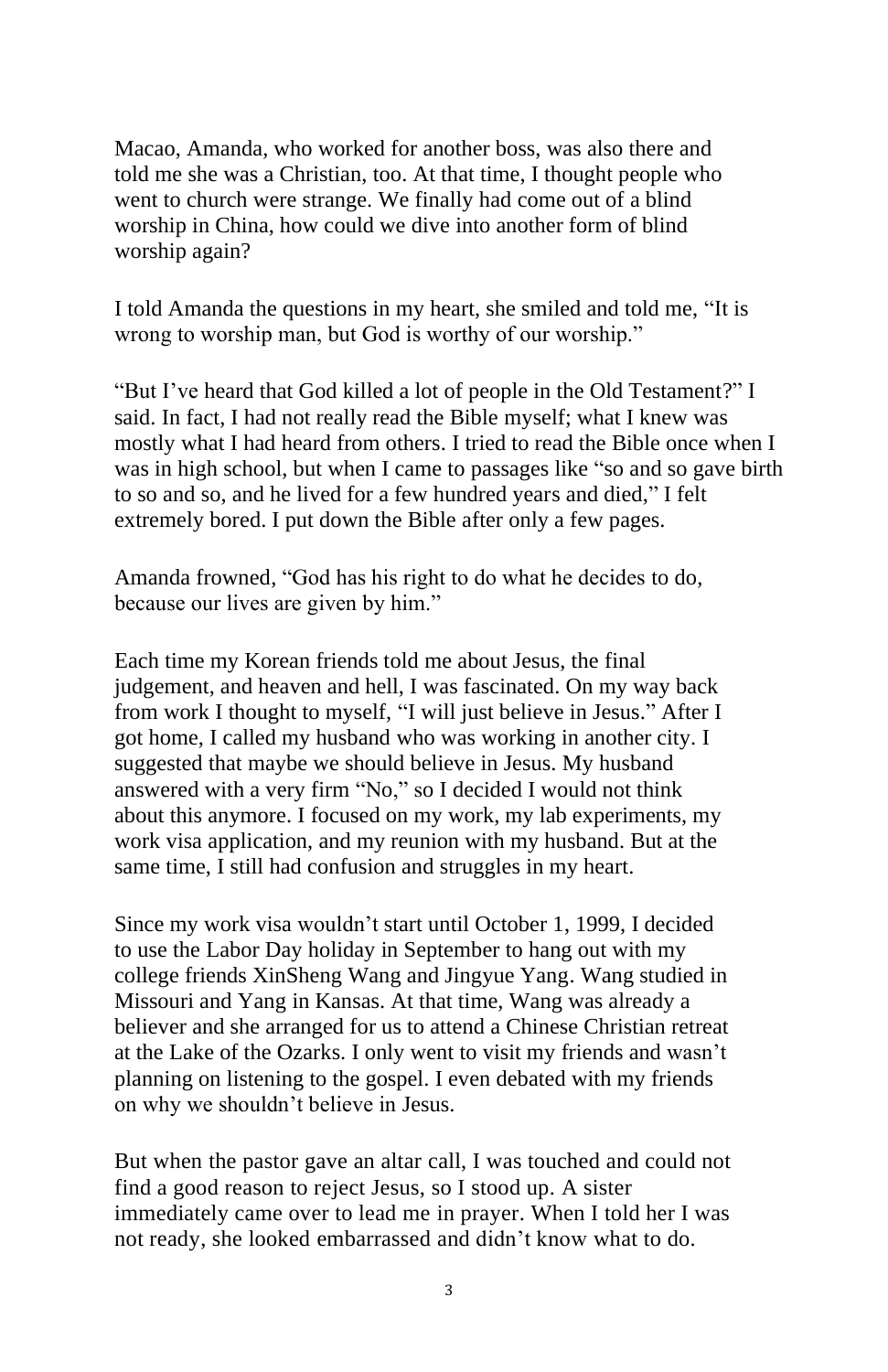After the trip, I returned to Chicago in a happy mood. That Friday, when I got off from work, Amanda came over and asked how the retreat was. I told her about standing up when the pastor gave the altar call and that I was willing to be a Christian, but not ready yet. Amanda told me in a serious way, "It is God who decides when you become a Christian, not you." I felt that was God talking to me through her.

The next day, September 11, 1999, was a Saturday. It was early fall, and the weather was sunny and hot. That afternoon, a schoolmate drove me to a grocery store to do some shopping. On the way I was very unsettled, and I felt a strong impulse urging me to not step back, but to become a Christian. Even though I heard no special voice nor saw a vision, the feeling was real and true. When I got back from the grocery store, I wanted to make one last attempt to say no to God, so I called my husband. But when the line connected, we could only hear loud noises. There was no way we could talk.

I hung up the phone. I knew there was no way to back down now but wondered what the gospel is. What does it mean to believe in Jesus? I dug out the tape Amanda had given me previously. It was a recording of some sermons. I laid in my narrow bunk bed and listened to it. Tears rolled down my face, but my heart was lightened and relieved. I finally found what I had been looking for. I had wandered too long, and now I was finally home!

#### **Life Changed by Faith**

It has been more than twenty years now since I became a child of God on September 11, 1999. I thank God that I have often felt "a love like the endless chirping of summer cicadas and the unending silk of spring silkworms; and a voice urging me to go forward boldly as the Spirit leads my heart." ii When I first came to the Lord, I was broken and weak from inside out. It was only by his unfailing love and power that my old life, was restored with new life. I was healed, saved, cleansed, and renewed. I was also used by him in his work. I was like an onion, being pealed one layer after another.

At first, I stopped taking papers and pens from my company, and stopped telling lies. Then, I started to read God's word and pour out my heart before the Lord. Later, I pursued holiness, and started to love what God loves and hate what God hates. Then I learned to trust and obey him, to surrender to God and patiently wait for him. Now I have followed God for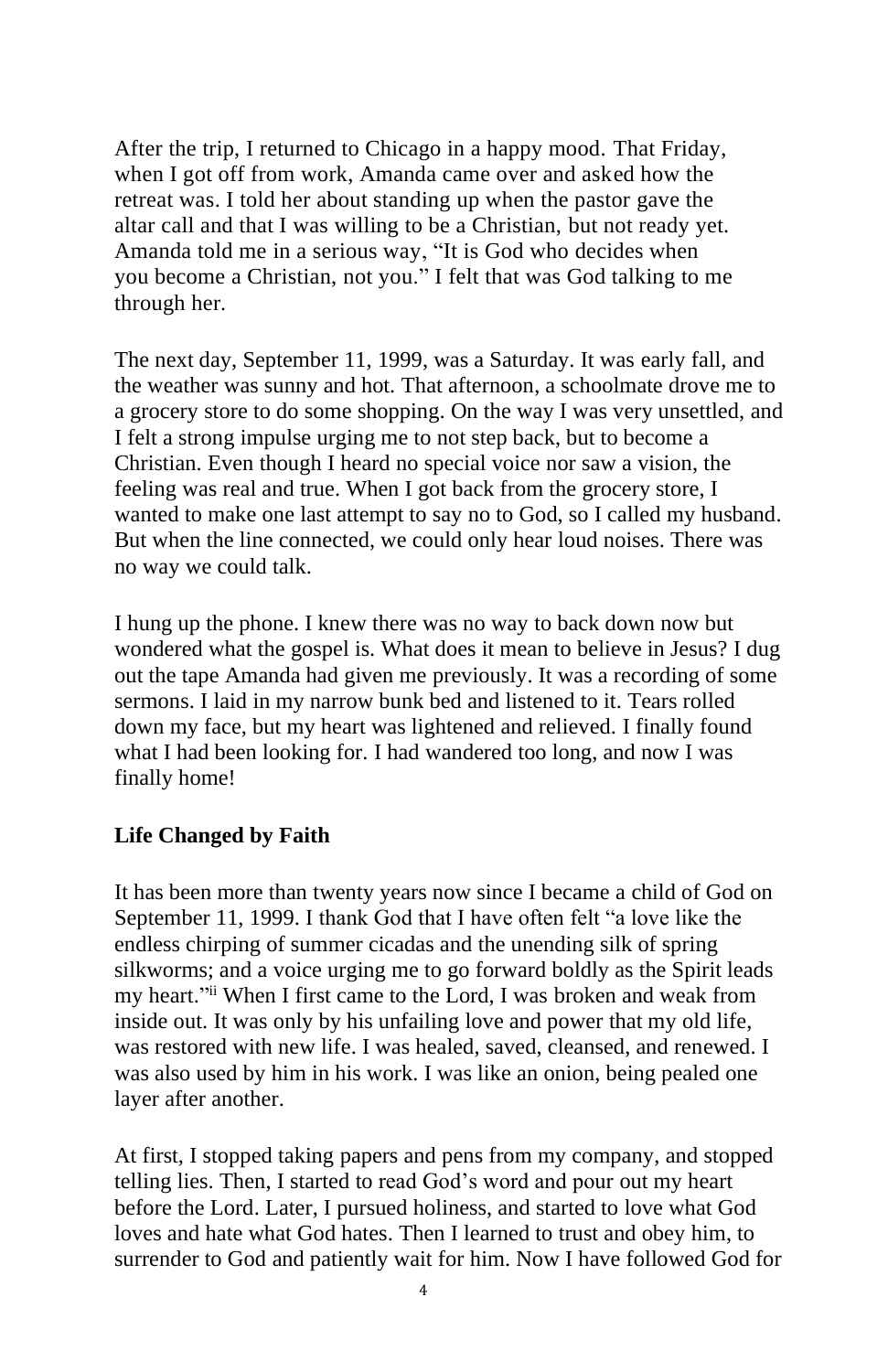twenty years and have been through many things in life. I witnessed how my parents came to the Lord, were baptized, and finally went to be with the Lord. My best friend was diagnosed with cancer. I have been yoked with an unbelieving husband and led my son and daughter to the Lord by myself. I witnessed the drastic changes in world politics, and saw that the world's value have gone further and further away from God.

Praise the Lord, that every time I fell down, God used his word, his Spirit, pastors and ministers, brothers and sisters in the Lord to comfort, guide, encourage, and rebuke me. Every time, he helped me get back on my feet.

And of course, I also experienced God's healing and protection. For example, six years ago, my Toyota Corolla was rear-ended by a welding pickup truck. The truck's front bumper was bent and yet my small car was not even scratched.

I experienced refreshment from God when I was tired. I experienced the satisfaction of understanding God's word. I experienced peace from God when I was praying. I experienced excitement when I shared the gospel. I experienced unity when I was working with God and his people. I also experienced the joy of being healed from a broken life and set free by him.

#### **Peace and Safety in the COVID-19 Pandemic**

The pandemic arrived in 2020. At the time of this writing, I have stayed at home for four months. Ever since the first COVID case in January, the number of confirmed cases in America has soared to over three million and the death count has reached over 130,000. I have had a relatively smooth life, but seeing that data, I feel heartbroken and helpless.

At the end of January, our local Chinese churches were still organizing celebrations for the Chinese New Year, and we were talking about whether we should ask family members who came to visit from China to self-quarantine for two weeks. In February, we started to pray earnestly for Wuhan. We also connected with the Peking University Alumni Association and some local Chinese organizations to donate money to the medical staff on the front line. In March, we had COVID cases in our state. Everyone started to store up water, food, medication, masks, sanitizers, and gloves. All our routines suddenly came to a stop. My children came back home and started online classes; my husband and I started to work from home.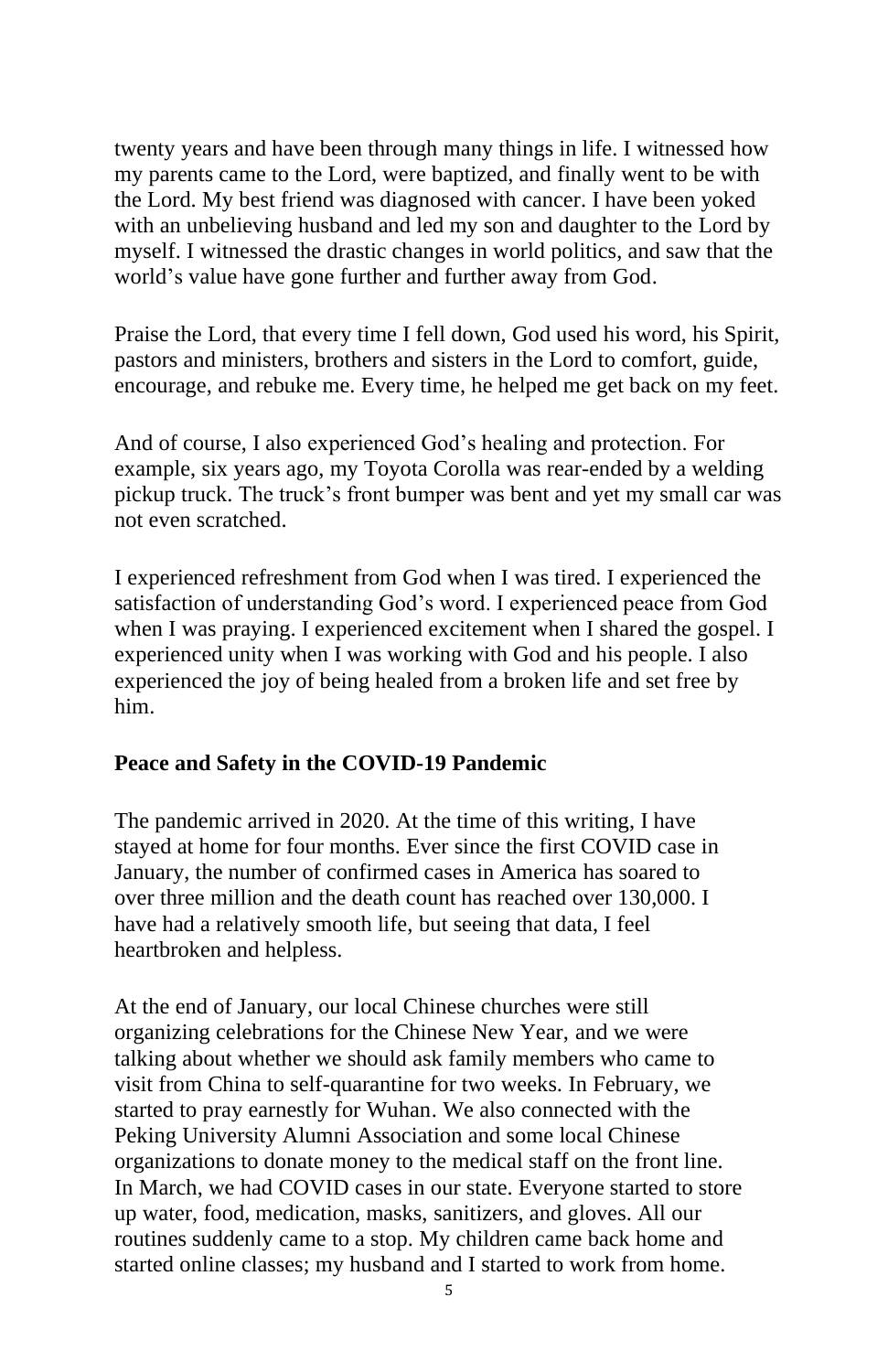All our connections to the outside world became online—phone calls, WeChat, YouTube, Zoom meetings, and so on. Our home has become our office, meeting room, classroom, worship hall, gym, and dance room.

However, even when daily activities were put on pause by the pandemic, we had this rare chance to enjoy quietness. My husband's business trips were canceled, and I no longer needed to drive my children to school, or to pick them up. My children also had time to stay at home. We got to enjoy family time during our meals every day, and we talked about everything.

Yet what was most precious was that I finally had time to be still before the Lord Jesus and listen to his voice. One Friday, we were studying Mathew 11:16–19 in our Bible study. It was about Jesus rebuking the people who not only rejected the harsh message from John the Baptist, but also turned down the gentle message from the Lord. I felt it was speaking to me. Ever since COVID started, we have heard many preachers talk about repentance and prayer. The White House announced March 15 as a national day of prayer. Anne, daughter of Billy Graham, prayed a prayer of confession and repentance for the sins of the nation. There were all kinds of prayer groups spreading on the internet.

But despite all these, we did not see any signs of repentance or revival in our daily lives. A brother at our church shared how the early church was persecuted, and that when the disciples were scattered, there were no visible immediate changes either. But when they looked back years later, they could clearly see the wonderous workings of God. I responded to this with, "Amen! O Lord, give me patience so I will not make a quick judgement, but patiently wait for your mighty work. Help me to not see the speck in my brother's eye and ignore the plank in my own eye." Repentance starts from cleansing my own heart.

When working from home first started, I was given a big project. It kept me busy throughout the day and even took up my family time. Finally, I finished it in time. However, when my work was handed over to another department, they rejected it. During the following weeks, I had to meet with and talk to a team leader, a manager, a director, and the vice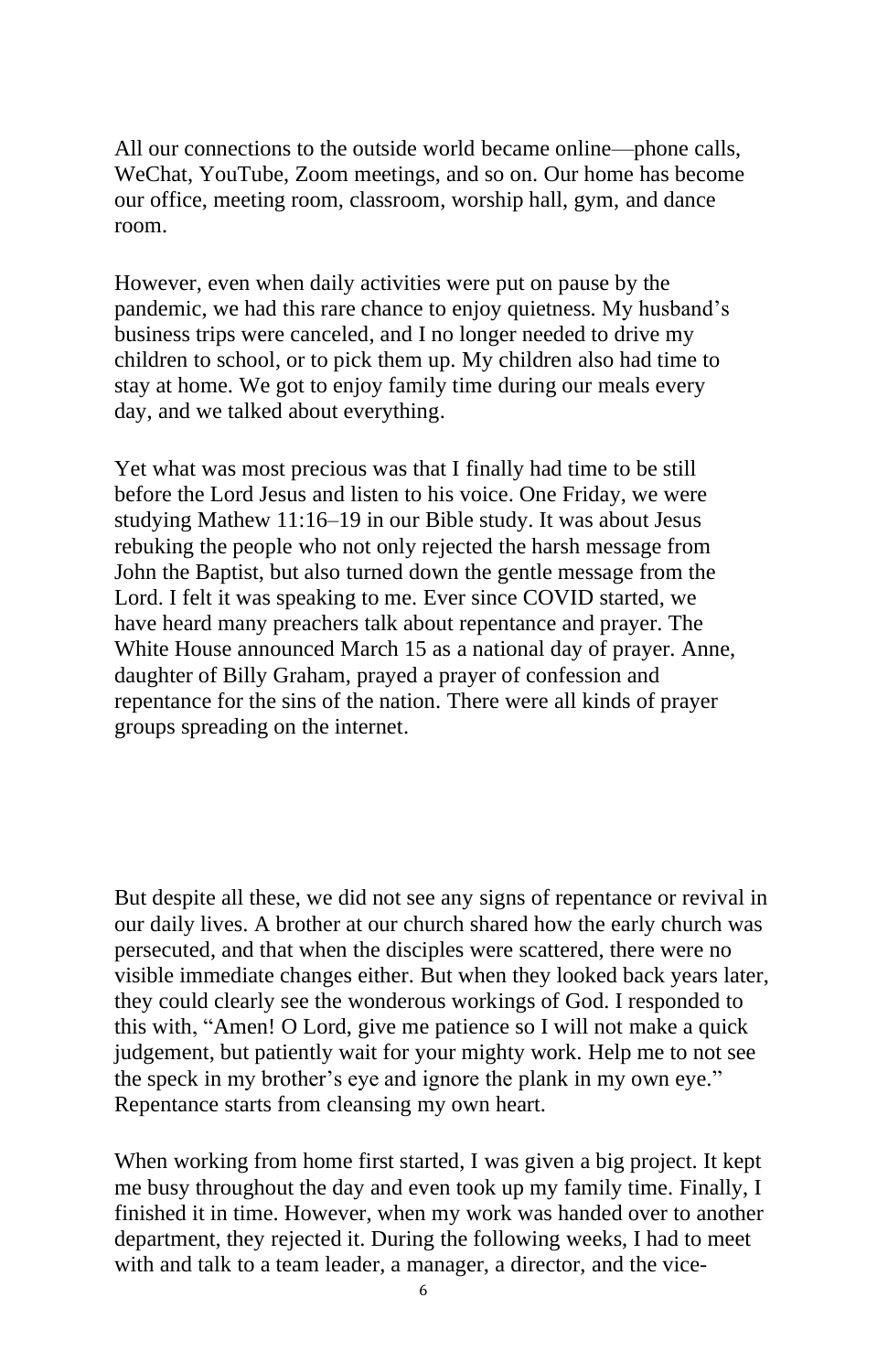president. The whole process went back and forth until we finally reached an agreement on the results of my work. I had to make countless graphs for the data in my project. I felt very defeated and anxious. But thanks to the Lord, he spoke to me through Mathew 11:28–30, "Come to me, all who labor and are heavy laden, and I will give you rest. Take my yoke upon you, and learn from me, for I am gentle and lowly in heart, and you will find rest for your souls. For my yoke is easy, and my burden is light." This verse not only helped me find approval and value in him, but also gave me rest.

I'm also grateful that someone in the Peking University Christian Alumni group shared A.W. Tozer's article titled "Meekness and Rest." Tozer wrote:

> The meek man is not a human mouse afflicted with a sense of his own inferiority. Rather he may be in his moral life as bold as a lion and as strong as Samson; but he has stopped being fooled about himself. He has accepted God's estimate of his own life. He knows he is as weak and helpless as God has declared him to be, but paradoxically, he knows at the same time that he is in the sight of God of more importance than angels. In, himself, nothing; in God, everything. That is his motto. He knows well that the world will never see him as God sees him and he has stopped caring. He rests perfectly content to allow God to place his own values.

Thank the Lord, my graphs finally received the recognition from my supervisors and this event helped me practice humility, obedience, and patience. I was also able to learn to rest in him.

On Saturday May 2, the weather was gloomy and so was my mood. At dusk, after a quick storm passed by, a double rainbow appeared in the sky above the racecourse. The rainbow was so bright and beautiful; it was as if the door to heaven was opened. A verse came to my mind:

> There is none like God, O Jeshurun, who rides through the heavens to your help, through the skies in his majesty. The eternal God is your dwelling place, and underneath are the everlasting arms. And he thrust out the enemy before you and said, "Destroy." (Deuteronomy 33:26-27)

The burden of my heart was suddenly lifted, as if God comforted me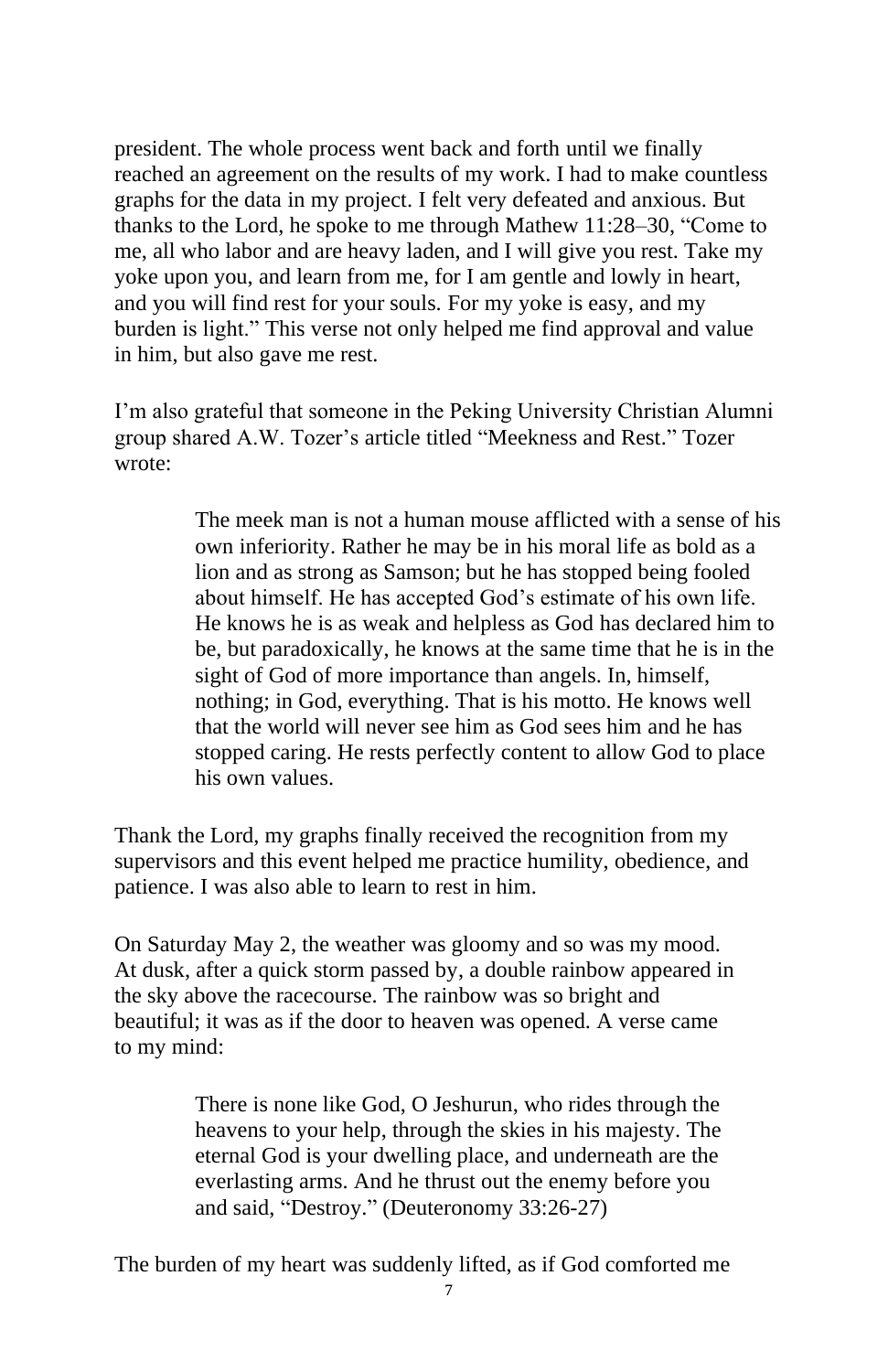and said, "My child, take heart. I am in control of everything."

On Sunday May 10, the person presiding over our online Sunday service was a sister who worked as a physical therapist. She told us that a few of the older patients and the medical staff at her workplace were diagnosed with COVID. When she got home, she had to stay away from her daughter. She stayed in her room and had to put on a mask and gloves whenever she stepped out of her bedroom. If she needed to talk to her daughter, she had to text or call her. When sharing her experience, this sister spoke in a soft and gentle tone, without a hint of fear or complaint, but only the joy of hope in her voice. She believed the pandemic would soon pass. The pastor's sermon was about the faith of Abraham and Sarah. Even though they did not see, they had faith. They persevered with patience, and received Isaac, the promised son whom they loved.

Deep in my heart I was touched by God's gentle love, and I found hope again. "Trust in the LORD with all your heart, and do not lean on your own understanding. In all your ways acknowledge him, and he will make straight your paths" (Proverbs 3:5–6). Even if God allows us to struggle for a long time in the pandemic, it is because of his will and purpose. And he will meet us where we are to provide all our needs.

Finally, let me end this testimony with a prayer from a sister in the Peking University Christian Alumni group:

> Lord, if it is not because of your mercy, if you don't give us a heart for repentance, if you don't open our spiritual eyes, no one can come to you, and there will be no repentance from sin or deliverance from death. If a nation and its people do not honor you as God, that nation and its people have no real hope. Lord, have mercy, and let more people come to Christ. Let the gospel bring true revival to this troubled world so it may carry out its mission in God's great salvation plan.

*This article was originally posted on the Newjingjie WeChat platform. The author later edited the article and added more content.*